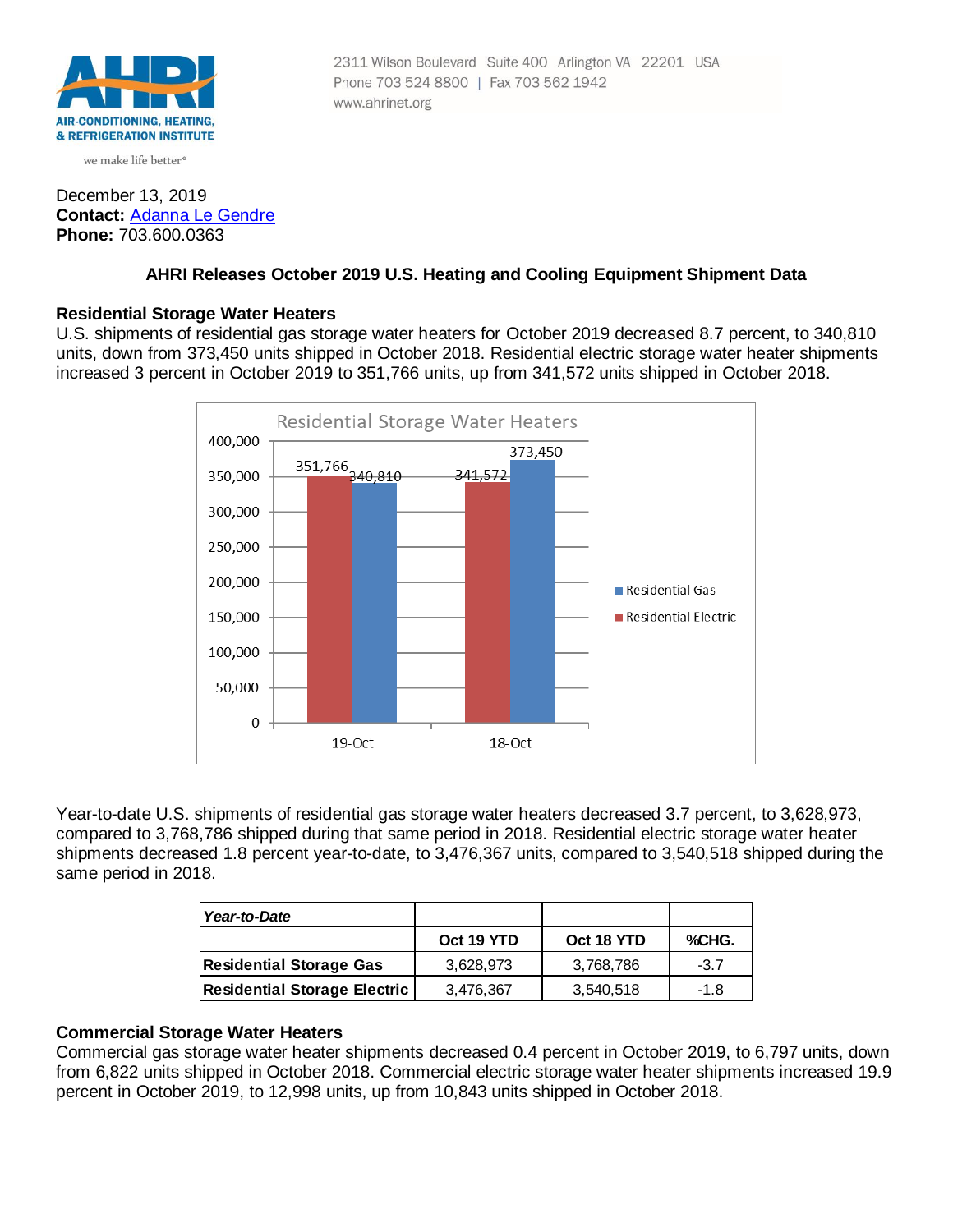

Year-to-date U.S. shipments of commercial gas storage water heaters decreased 5.7 percent, to 75,156 units, compared with 79,674 units shipped during the same period in 2018. Year-to-date commercial electric storage water heater shipments increased 11.5 percent, to 127,588 units, up from 114,453 units shipped during the same period in 2018.

| Year-to-Date                       |            |            |         |
|------------------------------------|------------|------------|---------|
|                                    | Oct 19 YTD | Oct 18 YTD | %Chg.   |
| <b>Commercial Storage Gas</b>      | 75.156     | 79.674     | $-5.7$  |
| <b>Commercial Storage Electric</b> | 127,588    | 114,453    | $+11.5$ |

## **Warm Air Furnaces**

U.S. shipments of gas warm air furnaces for October 2019 decreased 7.8 percent, to 290,916 units, down from 315,463 units shipped in October 2018. Oil warm air furnace shipments increased 2.5 percent, to 4,605 units in October 2019, down from 4,493 units shipped in October 2018.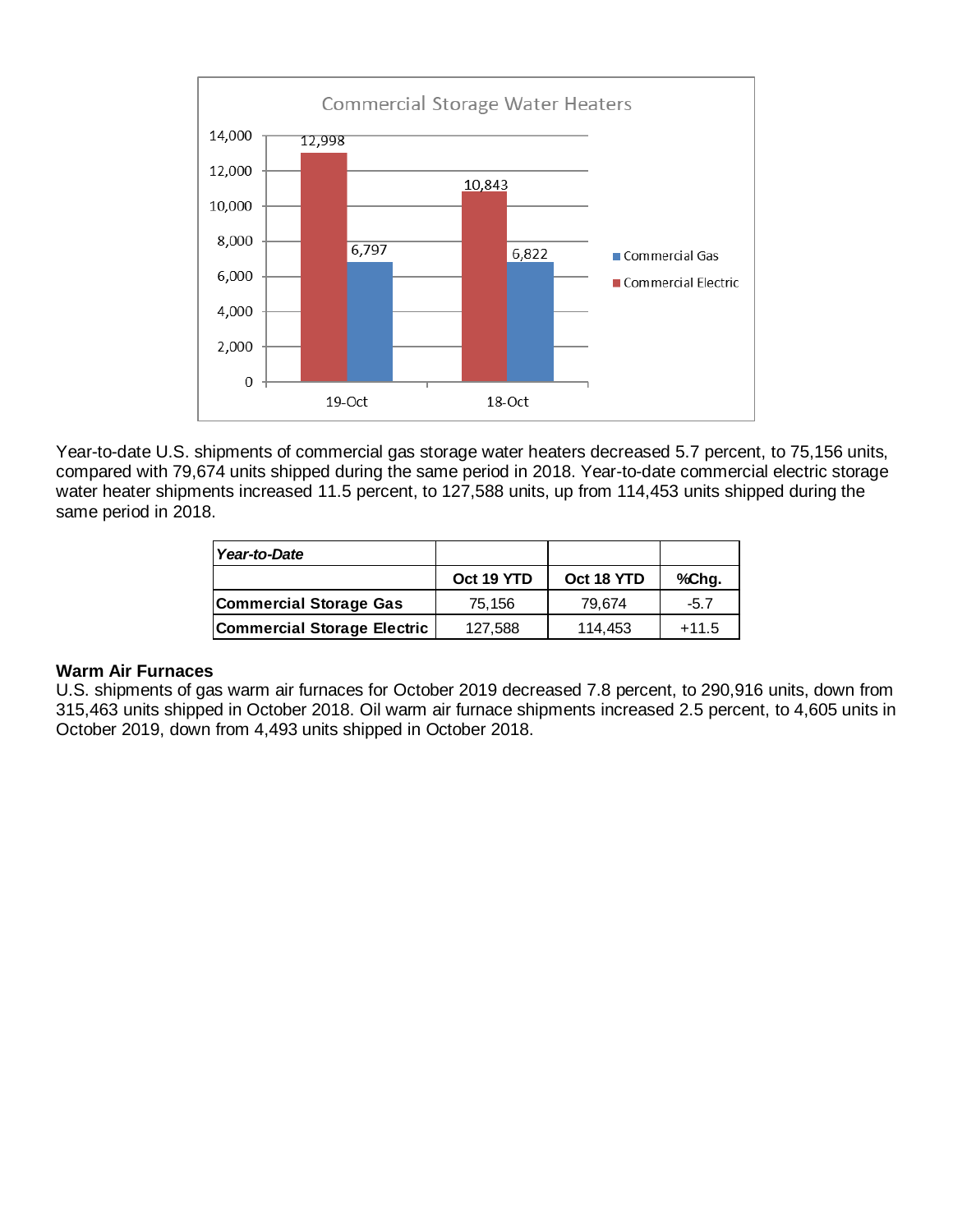

Year-to-date U.S. shipments of gas warm air furnaces increased 2.3 percent, to 2,869,603 units, compared with 2,804,483 units shipped during the same period in 2018. Year-to-date U.S. shipments of oil warm air furnaces increased 8.6 percent, to 31,541 units, compared with 29,046 units shipped during the same period in 2018.

| Year-to-Date                 |            |            |        |
|------------------------------|------------|------------|--------|
|                              | Oct 19 YTD | Oct 18 YTD | % Chg. |
| <b>Gas Warm Air Furnaces</b> | 2,869,603  | 2,804,483  | $+2.3$ |
| <b>Oil Warm Air Furnaces</b> | 31.541     | 29.046     | +8.6   |

## **Central Air Conditioners and Air-Source Heat Pumps**

U.S. shipments of central air conditioners and air-source heat pumps totaled 516,476 units in October 2019, up 1.8 percent from 507,199 units shipped in October 2018. U.S. shipments of air conditioners increased 1.2 percent, to 315,498 units, up from 311,728 units shipped in October 2018. U.S. shipments of air-source heat pumps increased 2.8 percent, to 200,978 units, up from 195,471 units shipped in October 2018.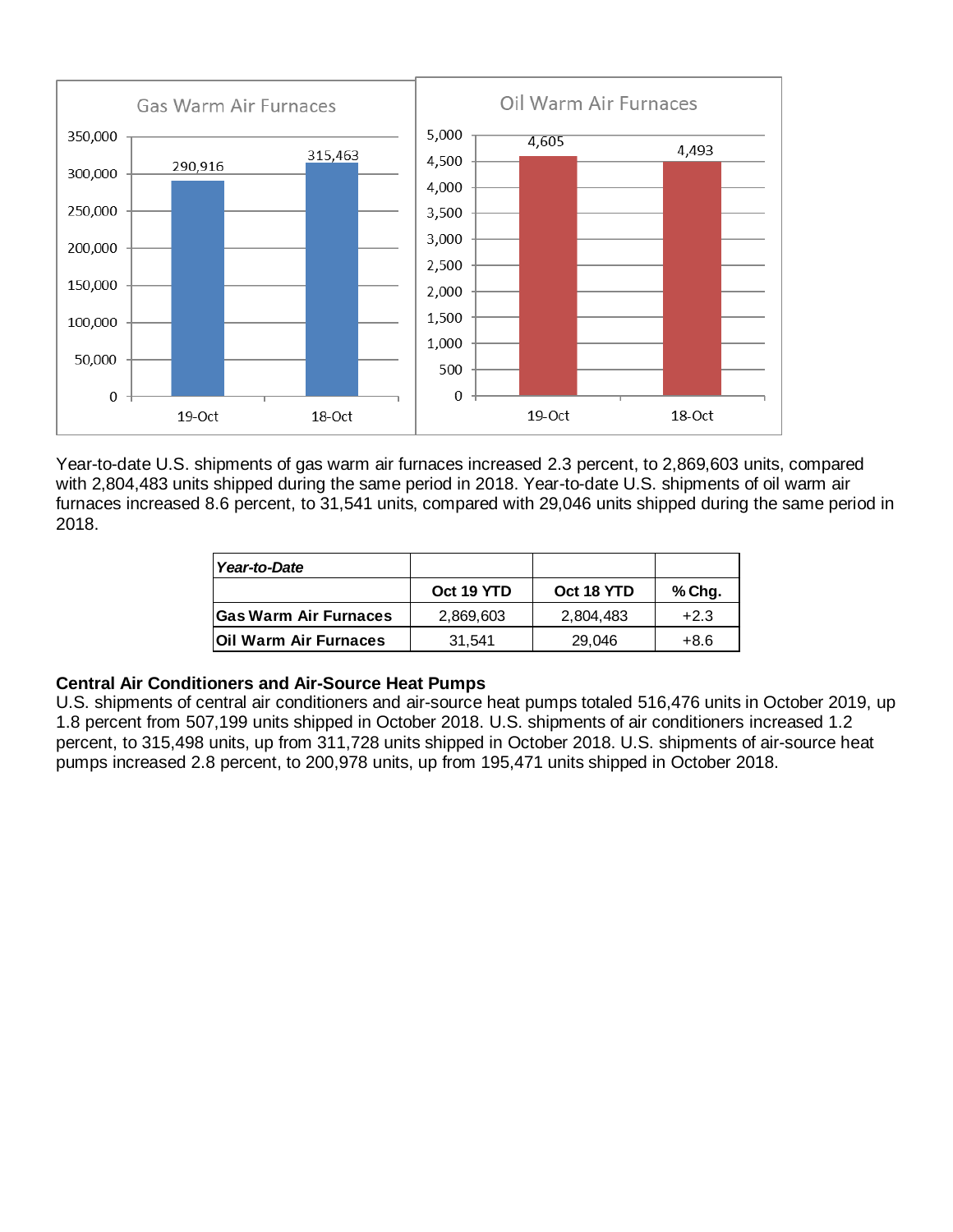

Year-to-date combined shipments of central air conditioners and air-source heat pumps increased 1.4 percent, to 7,500,825, up from 7,397,877 units shipped during the same period in 2018. Year-to-date shipments of central air conditioners decreased 0.9 percent, to 4,788,093 units, down from 4,832,854 units shipped during the same period in 2018. The year-to-date total for heat pump shipments increased 5.8 percent, to 2,712,732, up from 2,565,023 units shipped during the same period in 2018.

| Year-to-Date                  |            |            |        |
|-------------------------------|------------|------------|--------|
|                               | Oct 19 YTD | Oct 18 YTD | % Chg. |
| Air Conditioners & Heat Pumps | 7,500,825  | 7,397,877  | $+1.4$ |
| <b>Air Conditioners Only</b>  | 4,788,093  | 4,832,854  | $-0.9$ |
| <b>Heat Pumps Only</b>        | 2,712,732  | 2,565,023  | $+5.8$ |